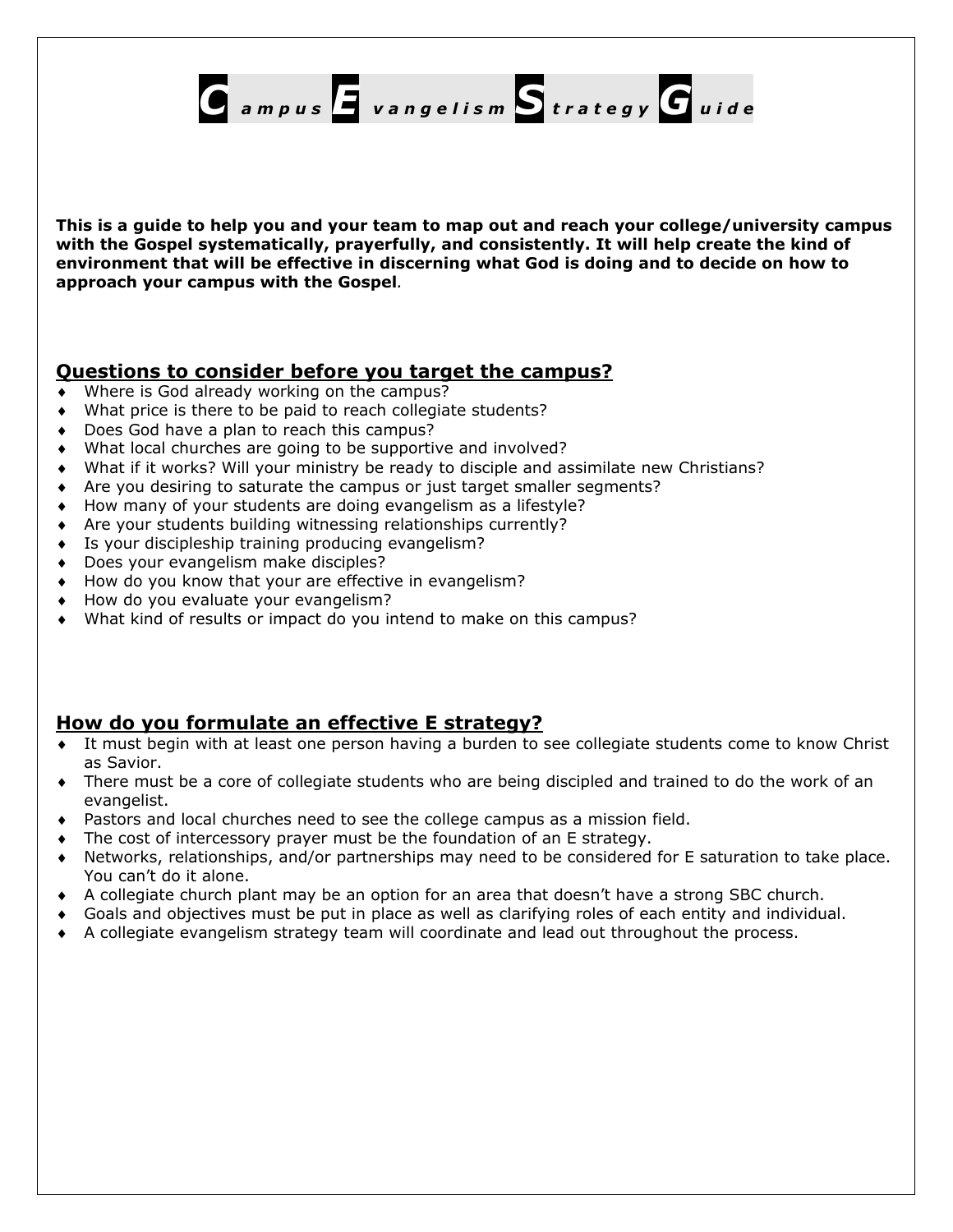### **The Six Steps Of Successful Planning**

The old adage "If you fail to plan, you're planning to fail" is trite but it's still true. For every hour you spend in planning, you're likely to save five times that in execution.

 One of the great leader/planners in ancient times was a guy named Nehemiah. You can read his fascinating biography in a book with his name ("Nehemiah" of course!) in the Bible. Space doesn't permit to tell you his whole story but to summarize: Nehemiah took a group of discouraged, defeated people and managed to pull off an impossible building project in just 52 days. In the second chapter of his book, he illustrates...

- **1. THINK IT THROUGH. (vs 1)** The difference between leaders and followers begins with this: Leaders take the time to think about the future before it arrives. Followers just let the future happen to them. **"A wise person thinks ahead; a fool doesn't and even brags about it." Pr. 13:16**
- **2. PREPARE FOR OPPORTUNITIES. (vs 1b-3)** When opportunity knocks, will your ministry be ready to open the door? We miss so many great opportunities by not being prepared.

**3. ESTABLISH A GOAL. (vs 5)** Most people tend to make two major mistakes in goal-setting: (1) They set their goals too low, and (2) They attempt to achieve them too quickly. Make your goals large and long-term. Then break them down into short-term components.

 **4. SET A DEADLINE. (vs 6)** Without a deadline you don't have a goal - it's just wishful thinking. Deadlines turn dreams into goals. This is the scheduling and calendaring phase of planning.

 **5. ANTICIPATE THE PROBLEMS. (vs 7)** Leaders anticipate problems before they happen and seek solutions before they occur. Leaders focus on solving tomorrow's problems. Managers focus on today's problems. Of course, both are necessary in a healthy organization.

 **6. CALCULATE THE COSTS. (vs 8a)** Every goal has a pricetag attached to it. This is the budgeting part of planning. Ask two questions: (1) What will it cost? (2) Is it worth it?

# **What does an effective collegiate E strategy look like?**

- Church(es) are involved.
	- $\triangleright$  Pastors and leaders see the collegiate fields as white unto harvest
	- Intercessory Prayer support from concerned adults in the church.
	- Passion and love for students.
	- The campus is considered a mission field.
	- Mentoring and discipling of students is a priority.
	- Evangelism is modeled by leaders and workers.
	- Assimilation of students is a must.
	- Willing to take risks to get involved with students on and off campus
	- ¾ Baptism is celebrated.
	- $\triangleright$  Follow up is crucial.

#### Baptist campus ministries are proactive.

- Relationships with faculty, administration and students is exemplary
- Partnership with local SBC churches is strong and healthy
- Campus ministers and leadership are models for sharing Christ
- Campus ministry is connected to the campus life.

#### Students reaching students.

- $\triangleright$  Prayer, care, share is used in touching lost students.
- Equipped to do the work of an evangelist.
- ¾ Campus missionary mindset
- Large group worship experiences.
	- Worship emphasis is evangelism.
	- Vision and strategy is effectively communicated.
	- Stories and testimonies about students engaging lost campus culture.
	- New Christians invited to share salvation stories.
	- Worship experience is an invitation for seekers to come and hear.
- Vision, goals, objectives and action is continuously being communicated and evaluated.
- A comprehensive, yet simple follow up strategy is in place for each person who comes to faith in Christ.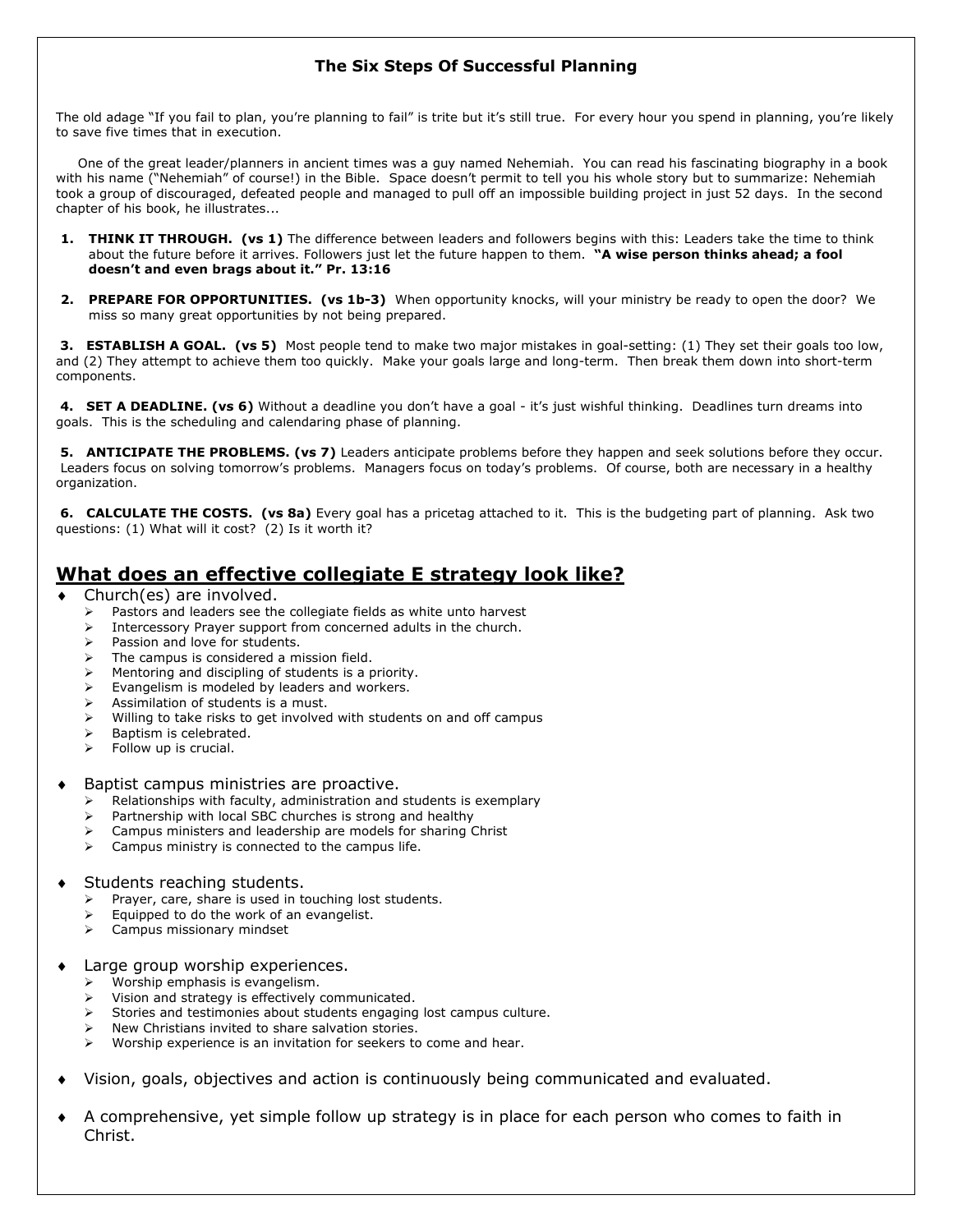## **Preparation** \_\_\_\_\_\_\_\_\_\_\_\_\_\_\_\_\_\_\_\_\_\_\_\_\_\_\_\_\_\_\_\_\_\_\_\_\_\_\_\_\_\_\_\_\_\_\_\_\_

<u>ទ</u>

- + pray individually on campus and other times
- + prayer walk the campus w/ students, pastors, church and campus leadership

d

 $\mathbf{g}$ 

- + students implement lighthouses of prayer or the eXit strategy.
- + students lead seeker Bible studies on and off campus
- + intimate & powerful worship is happening individually and corporately

+ set up a meetings w/ church pastors and leadership w/ campus leadership to discuss, pray and plan + put together a collegiate evangelism strategy team that includes students, pastors, faculty, campus

- ministers, Christian business people and/or other church leadership
- + survey the campus for critical needs.
- + train and equip students for personal evangelism
- + develop a purpose statement that communicates an evangelism emphasis
- + affirm and communicate the vision with collegiate students and leaders on and off campus.
- + collect data…
	- =church study-what churches are "collegiate-friendly?"
	- =history of campus ministry
	- =conduct interviews with key leadership
	- =demographics of the campus

## $\Box$  Plan

+ Develop effective strategy principles (use the suggestions below or develop your own)

- God-given vision.
- Organize or agonize.
- Assess strengths and weaknesses.
- Learn to lean on God.
- See obstacles as opportunities
- Keep it clear and simple.
- Start small and grow.
- Build a team with a fire of passion.
- Follow up and follow through.
- Be a willing learner.
- Communicate and celebrate the stories.
- + Determine healthy church growth principles.
	- Study the Bible 'missiologically' rather than just theologically. That is... learn a little and then seek to apply it immediately. Then we learn a bit more and apply that. It's never about how much we know, but what we do with what we know.
	- Have a church full of missionaries. A healthy church is dependent on people serving and ministering to others...even as a brand new Christian. Discipleship does not happen within the four walls of this building.
	- Mobilization equals assimilation. If people are serving others, they stick with the church. It's not small groups or anything else but giving yourself in service to others that causes people to stick.
	- Every person is uniquely gifted to minister to others and make a contribution to the Kingdom. Expect every member including mechanics, doctors, artists, sculptors, musicians and actors to make a huge impact for the Kingdom.
- + Determine tools and resources that are needed.
- + Develop the priorities for evangelism of modeling, equipping and doing.
- + Determine what the follow up strategy is going to look like.
- + Write goals and objectives including implications.
- + Present the strategy to key leaders in and off campus. Prayerfully consider a covenant that will create partnership, ownership and accountability.
- + Make action plans.
- + Develop a time line to include a launch date.
- + Build consensus by empowering students, campus ministries and churches to become campus missionaries.
- + Evaluate the strategy with creative and spiritual discerners.
- + Develop a strategy matrix and identify roles that will cast, carry out, and keep the vision.
- + Churches, campus ministries and students re-think, re-tool, renew and resource their lifestyles to facilitate an effective collegiate evangelism strategy by asking "what if it works?"
- + Design a website where all can go to get information, celebration, equipping, and resourcing to carry out this strategy.

#### **Warning! Don't create a bureaucracy that will kill evangelism on campus.**